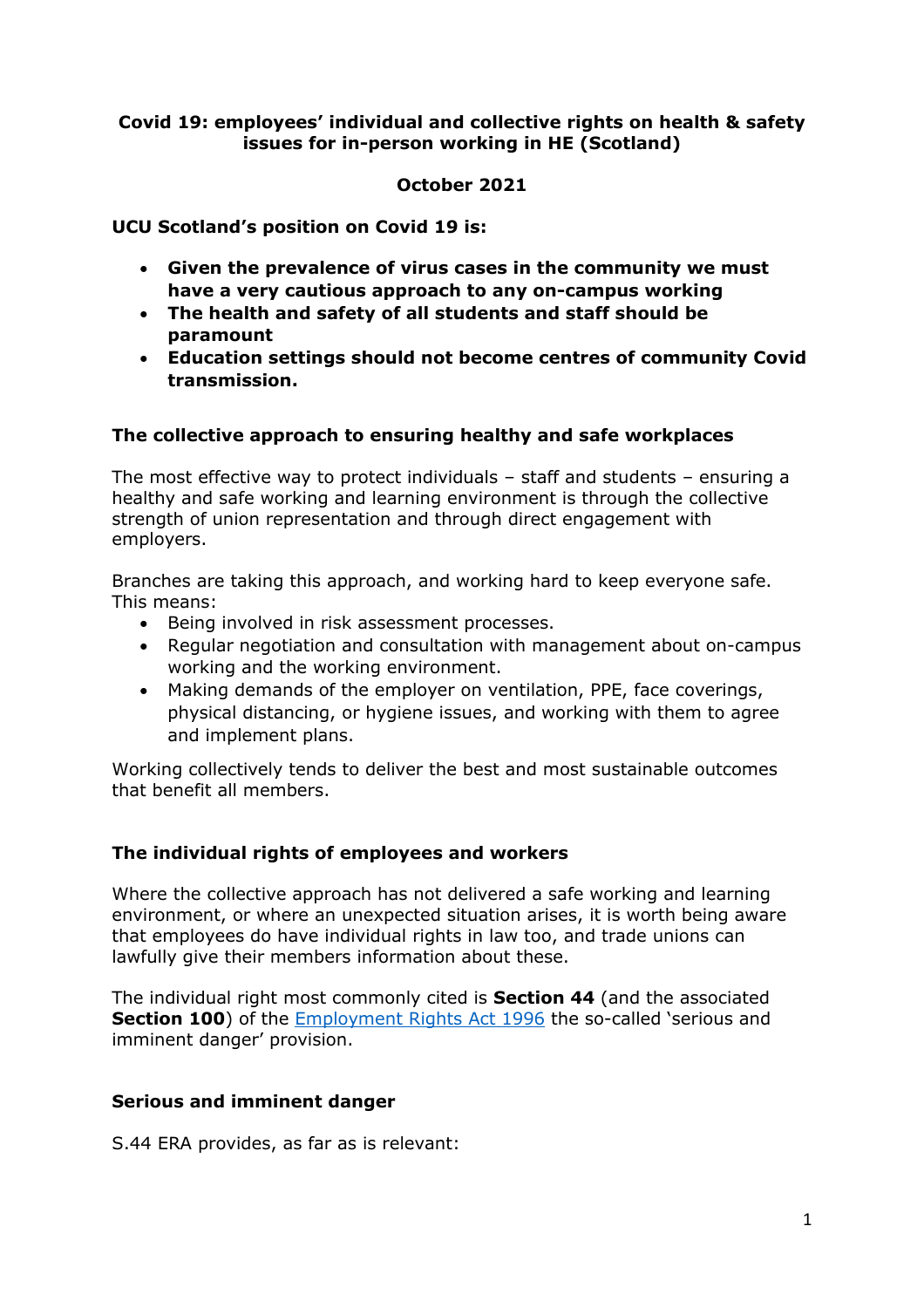## **44 Health and safety cases.**

*(1)An employee has the right not to be subjected to any detriment by any act, or any deliberate failure to act, by his employer done on the ground that—*

*………*

- *(d)in circumstances of danger which the employee reasonably believed to be serious and imminent and which he could not reasonably have been expected to avert, he left (or proposed to leave) or (while the danger persisted) refused to return to his place of work or any dangerous part of his place of work, or*
- *(e) in circumstances of danger which the employee reasonably believed to be serious and imminent, he took (or proposed to take) appropriate steps to protect himself or other persons from the danger.*

S.100 ERA provides similar protection in relation to dismissal.

These individual rights to protection from detriment and dismissal are not confined to trade union members, but section 44 applies to both employees and workers, however section 100 (protection from dismissal) is confined to employees. This came about as a result of The Employment Rights Act 1996 (Protection from Detriment in Health and Safety Cases) (Amendment) Order 2021, which amended the Employment Rights Act and came into force on 31 May 2021.

Sub-section (d) is deliberately framed in wide terms. Where an employee or worker reasonably believes that there are circumstances of danger which are *'serious and imminent'* they may be protected from detriment when they tell the employer that they plan to leave the workplace, actually leave (this presupposes that they do not have permission to do so), or refuse to attend for work. Without doubt, exposure to Coronavirus can be serious – both for the individual and those with whom they come into contact.

At the time of writing there has been 139,031 deaths in the UK within 28 days of a positive Covid 19 test (UK Govt data 20 October 21), and over 162,000 deaths where Covid 19 was mentioned on a death certificate. In Scotland, daily case rates remain high, with 2,786 new cases reported on 20 October 2021. An individual may reasonably believe the danger in their own individual circumstances to be imminent, given the rising infection rate in some parts of the country driven by the Delta variant of the virus which is more transmissible. Whether they did have this belief will be a question of fact for the Tribunal to determine on hearing their evidence.

Sub-section (e) is an important provision which may protect individual employees and workers from detriment where they refuse to work until the workplace is made safe. This provision is less precise, and *'appropriate steps'* is not defined. It is possible that where face to face teaching or student support is reasonably believed to be seriously and imminently dangerous, an appropriate step might be to teach online or provide the support remotely, or to wear masks in the classroom/office. Although s.44 provides an individual protection, it goes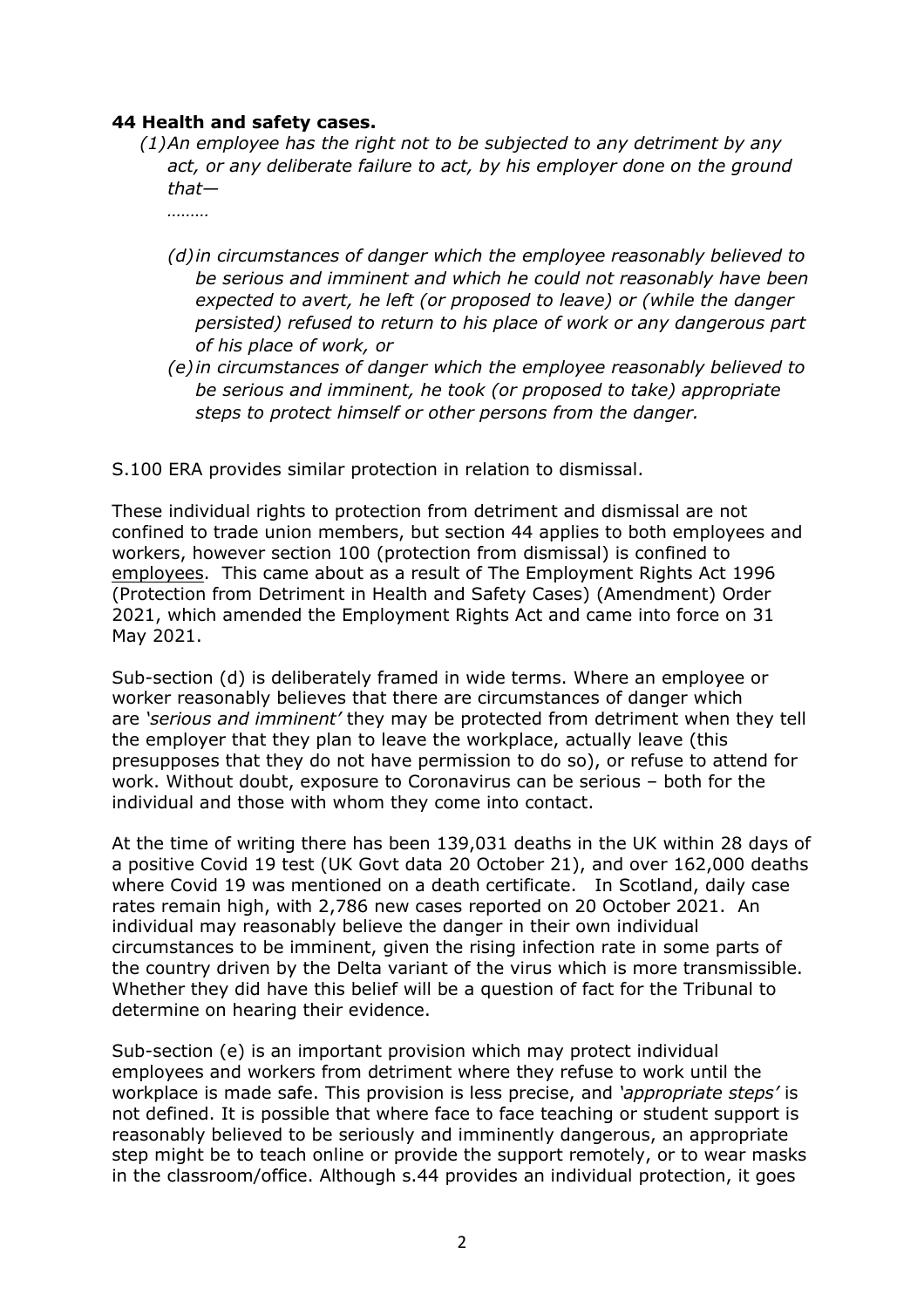together with, and should always be approached by unions in the light of, the corresponding legal duty of employers under the Management of Health and Safety at Work Regulations 1999 to put in place procedures to be followed in the event of serious and imminent danger in the workplace. While s.44 is often quoted, the duty on employers is often overlooked. The law is structured so that the weight of responsibility for protecting health and safety at work falls on employers, and health and safety representatives have a protected role to play in facilitating employers to comply with this responsibility.

## **Joint trade union – employer guidance on raising a concern**

In summer 2021 UCU along with all campus unions worked with employers' body UCEA to produce joint trade union - [employer guidance on raising a concern,](https://www.ucea.ac.uk/library/publications/principles-for-working-safely-on-campus-during-the-coronavirus-covid-19-pandemic/) outlining the steps to take when a health and safety concern is identified. UCU has been encouraging all branches to make use of this campus unions – UCEA guidance to ensure that escalation routes for health and safety concerns are agreed, shared with all staff, and understood widely, as soon as possible. The existence of agreed escalation routes should help to ensure that workers are not faced with a serious and imminent danger in the workplace, but if it does occur then the safety of individuals comes first.

# **Employers' duties to protect health and safety**

UCU's advice to HE members in Scotland on employers' responsibilities is as follows:

Employers must:

- Prevent the spread and transmission of COVID-19 within their workplaces and fulfil their legal duties under the [Health and Safety at Work Act 1974;](http://www.legislation.gov.uk/ukpga/1974/37/contents)
- Conduct ['suitable and sufficient'](https://www.hse.gov.uk/managing/delivering/do/profiling/the-law.htm) risk assessments in consultation with trade unions and employees which seek to first prevent or eliminate workplace hazards or control risks at their source;
- Identify all potential hazards and risks within the workplace in consultation with trade unions and employees. Risk assessments should consider all those who could be harmed by the hazards identified, including employees, students, contractors, visitors, members of the public and so on;
- All those identified as being at a greater risk need to also be specifically identified in any risk assessment as required under Reg 3 of The Management [of Health and Safety at Work Regs 1999](http://www.legislation.gov.uk/uksi/1999/3242/contents/made) - including new and temporary workers, young people, migrant workers, new or expectant mothers;
- Evidence on the impact of Covid-19 is continually developing, and the risk assessments should include those who are at greater potential risk of infection or poorer outcomes from COVID-19 (including long-term health conditions, older age, pregnancy, and people from Black and Minority Ethnic backgrounds).
- Appoint [competent persons](https://www.hse.gov.uk/involvement/competentperson.htm) with appropriate levels of knowledge and expertise to undertake risk assessments (union health and safety reps must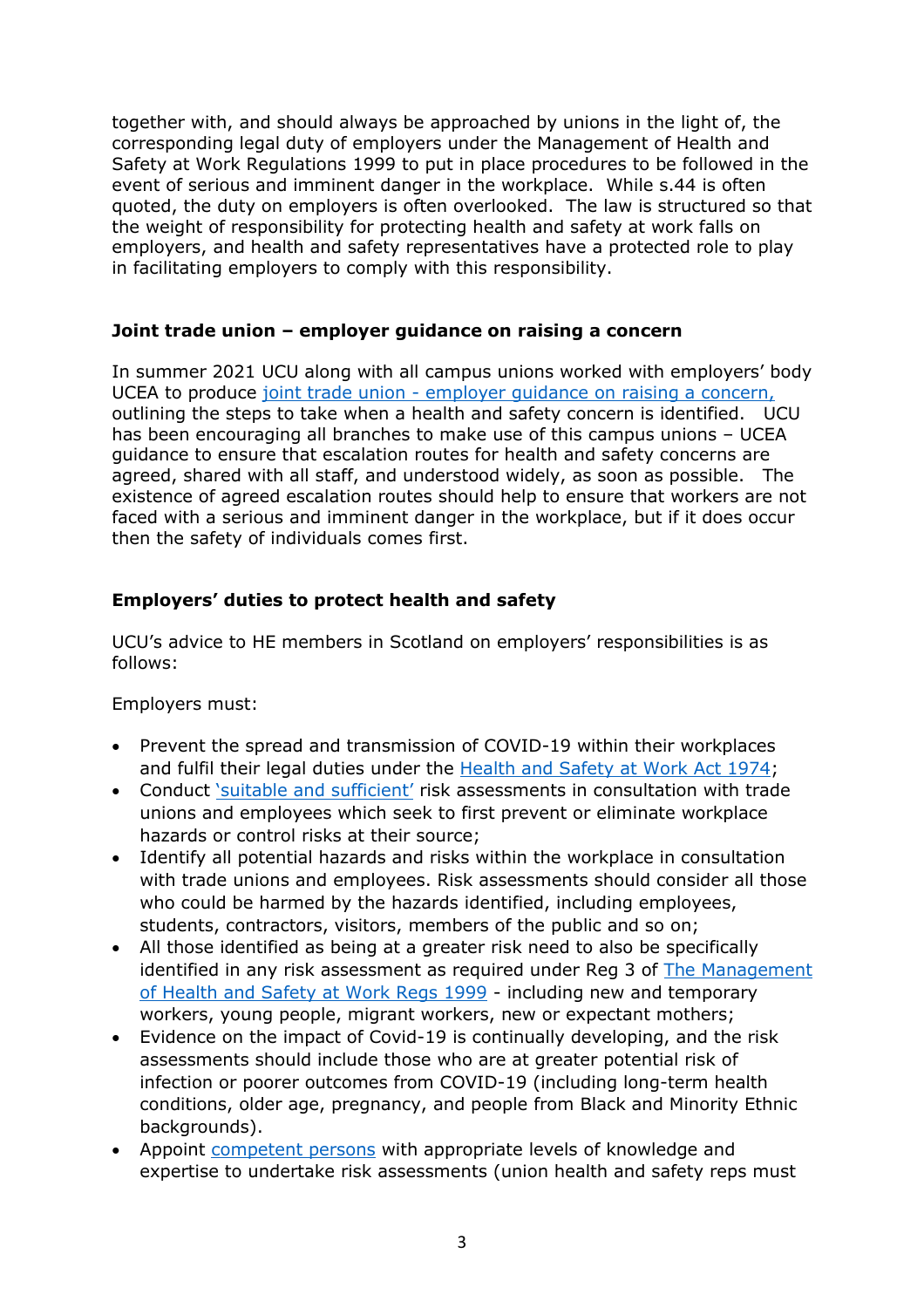be consulted about the appointment of competent persons). Once completed the risk assessments should be signed off by the employer and regularly reviewed to ensure the effectiveness of control measures;

- Provide sufficient information, instruction and training to ensure employees and others understand the hazards to which they are exposed and the preventative and protective control measures that should be in place;
- Ensure they communicate their risk management systems and procedures to all staff and regularly review the effectiveness of these in consultation with trade unions and employees.

The role of trade union health and safety representatives in facilitating employers to comply with their duties is very important:

• Employers are legally required to consult with union health and safety representatives where a union is recognised. Health and safety reps play an important role in preventing illness, injury and death at work. Their role is recognised and protected under the Health and Safety at Work Act 1974, and they have special legal rights under the Safety Representatives and Safety Committees Regulations 1977 (the ['Brown Book'](https://www.tuc.org.uk/sites/default/files/BrownBook2015.pdf)) to investigate workplace hazards, represent their colleagues and be consulted on changes to working practices. Employers must consult with union appointed or elected health and safety representatives in good time on all health and safety matters at work that could have a substantial impact on the health, safety or welfare of employees.

UCU continuously calls for:

- All risk assessments in workplaces to be produced in consultation with union representatives and actions to guarantee safe working agreed with unions;
- All risk assessments to be published and made available to all employees;
- Changes to working conditions and arrangements affecting the workforce to be preceded by an **Equality Impact Assessment (EIA)**. This is particularly important in the current crisis in which the disproportionate direct and indirect impact of Covid-19 are well known (e.g. on Black and Minority Ethnic staff; on medically vulnerable staff; on staff, mainly women, with caring responsibilities; and so on). EIAs should be published to all employees;
- Assessment of data about the local incidence of COVID-19 should be factored into workplace risk assessments;
- Risk assessments must be updated in line with new information about risks, eg the transmissibility of the Delta variant, or any new variant with vaccine escape.

# **Union advice to members**

Members are encouraged to raise any health and safety concerns with the union so that they can be taken up with the employer on their behalf. Members should be aware that despite the protections under s.44 and s.100, an effective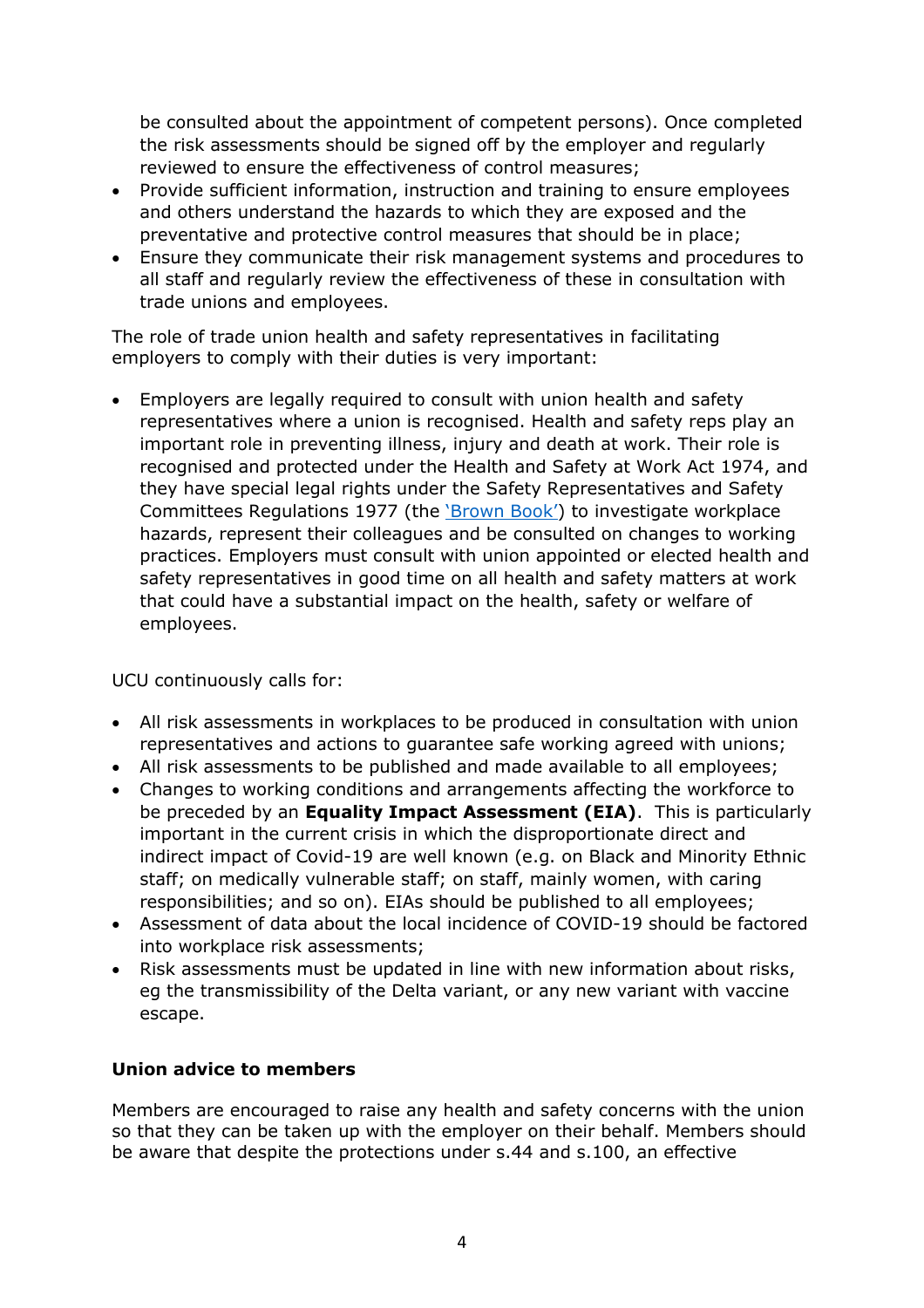response to any detriment or dismissal suffered would be dependent on winning a claim in the Employment Tribunal.

If members are placed in a position in which they are being pressurised by their employer to respond to an instruction to return to work, a suitable holding reply while seeking union advice would be:

*"I am very concerned about the suggestion that I return to on-site work activities without knowing all suitable and sufficient risk management controls are in place making it safe to return. In particular, I note that existing risk assessments will need to be reviewed and updated in the light of the increased transmissibility of the Delta variant of coronavirus. My union, UCU, will be advising me of the outcome of collective consultations over any proposed risk management strategy the [college/university etc] may have. I therefore request that this consultation takes place with UCU prior to any consultation with me individually."*

Individual members may wish to be reassured on key risk management controls, on the following issues:

- Has the employer checked and enhanced the ventilation in the areas where you will work?
- Will ventilation be regularly monitored by CO2 monitors or via other appropriate means, to take account of occupancy levels, room volume etc?
- Is everyone that is able required to wear a face covering in indoor spaces including teaching spaces, libraries, corridors, lecture rooms?
- Will there be physical distancing on campus which includes signage and markings to support people to ensure physical distancing?
- What provisions is your employer making for individuals who breach the rules on wearing face coverings or physical distancing?
- Are all staff and students who require to self-isolate because they are a close contact or have a positive Covid test, actively supported by the institution to do so?
- Is large group teaching/lectures being delivered online?

Where members are worried about particular circumstances which heighten their individual risk, they can write to their employer/manager using the updated template letter.

By law, trade unions must not induce their members to breach their contracts of employment (including by refusing to attend for work or leaving the workplace) – unless the unions have the protections accrued by having gone through the necessary legal steps to take lawful industrial action by holding a ballot which complies with the statutory requirements of the Trade Union and Labour Relations (Consolidation) Act 1992. Disputes over health and safety matters can form the basis for lawful industrial action, although, of course, the timescale involved in balloting and other procedural requirements in preparation for industrial action is often too long to respond to any very urgent health and safety issue.